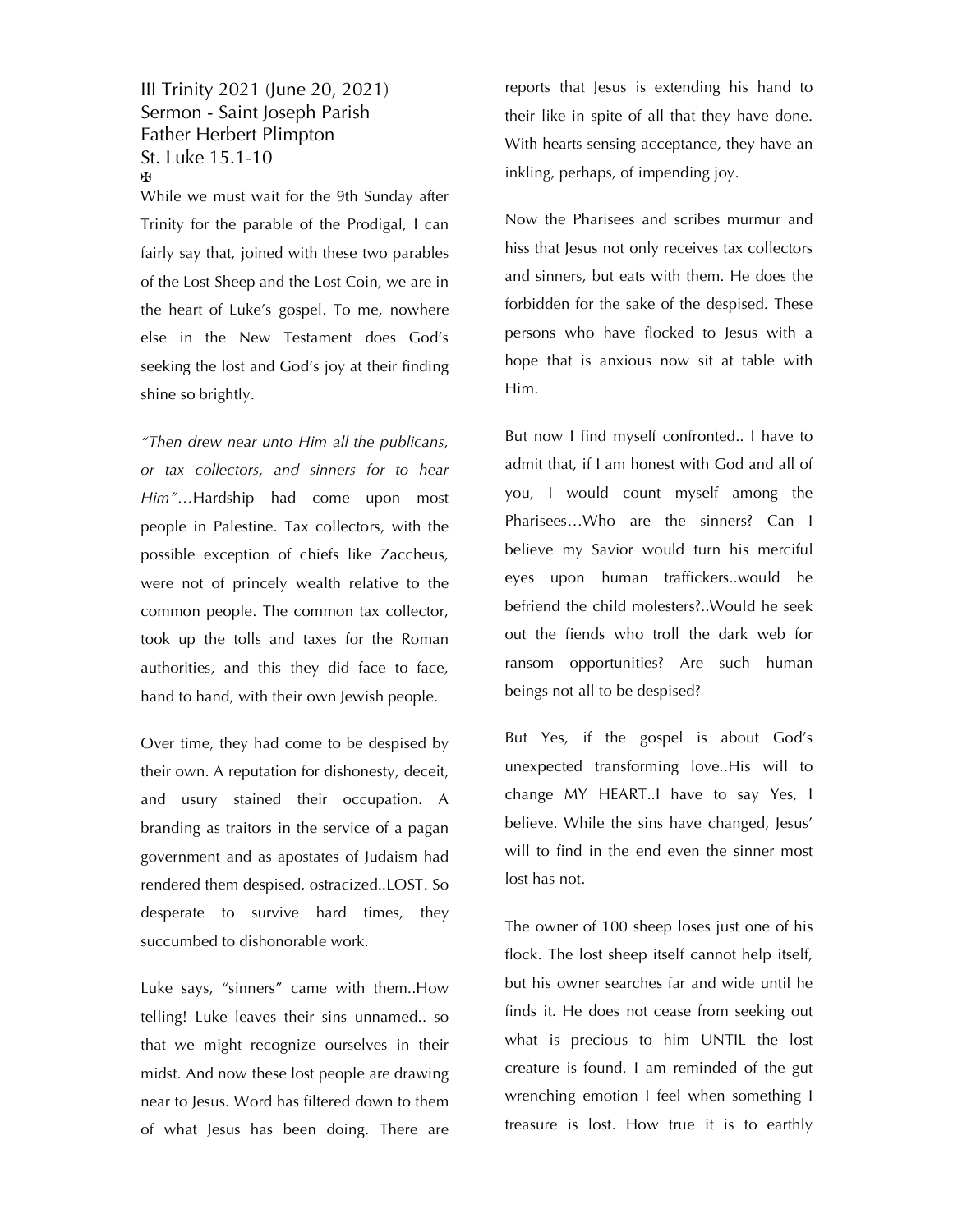experience that the dearness of something swells within our hearts when it..or he..or she is lost.

Notice the owner does not drive back with a whip the sheep he finds, nor does he expect it to follow him back on its own, nor does he have a hired hand carry it home. Instead, he carries his lost sheep around his own neck. When he brings it home, he rejoices- he cannot contain himself, but calls out to his friends to celebrate with him..for joy is a contagion.

A woman of modest means has ten treasured silver coins. She loses only one of them. The one coin that is lost becomes even more precious than the others simply by virtue of its being lost. She searches about her little home using every means at her disposal to find it until..again searching UNTIL she finds it. And when she does, she rejoices..her joy cannot be contained. She just has to call her friends.

And that word, UNTIL, that suggests "forever" in human terms, is a hint that the eternal is breaking in for the sake of the lost. "Until" unveils God's ceaseless, relentless and, mind you, unscolding way of seeking out His lost creatures.

And that spontaneous, full-blown rejoicing of both the sheep owner and the woman reminds us not only that joy loves company, but that such earthly joy as we experience also points to the beyond. Luke tells us that all the company of heaven, even the angels in our eternal home, are swept up in God's joy.

The Pharisees and scribes hearing these two parables must have felt their world turned upside down. Jesus has has just revealed that joy in heaven breaks out over one worthless lost creature. My own conviction that the despicable of our own time are not worth God's time, this gospel passage has overturned.

But, to be clear, this gospel message does not mean that the sheep owner searching for his lost sheep or the woman's searching for her lost coin represent God. It does, however, represent his action. Jesus employs an argument we find throughout scripture: From the lesser to the greater.

What do I mean?… If a man will go to such lengths to recover one precious sheep, and if a woman will go to such lengths to recover her treasured coin, how much more effort will God spend to recover a lost person.

God's joy comes from finding and lifting up the lost and those we despise so much they are lost to us. Yet in His joy He seems to transform them and gives them back to us. We do not have to look far in Scripture for us to be able to embrace this truth.

Recall how Jesus finds a despised tax collector named Levi. He calls him to discipleship and he will be changed. Matthew will now be his name. The lost man will become an apostle and saint. We now treasure the gospel attributed to him.

Remember Saul. Prior to Jesus finding him on the road to Damascus, he was among the